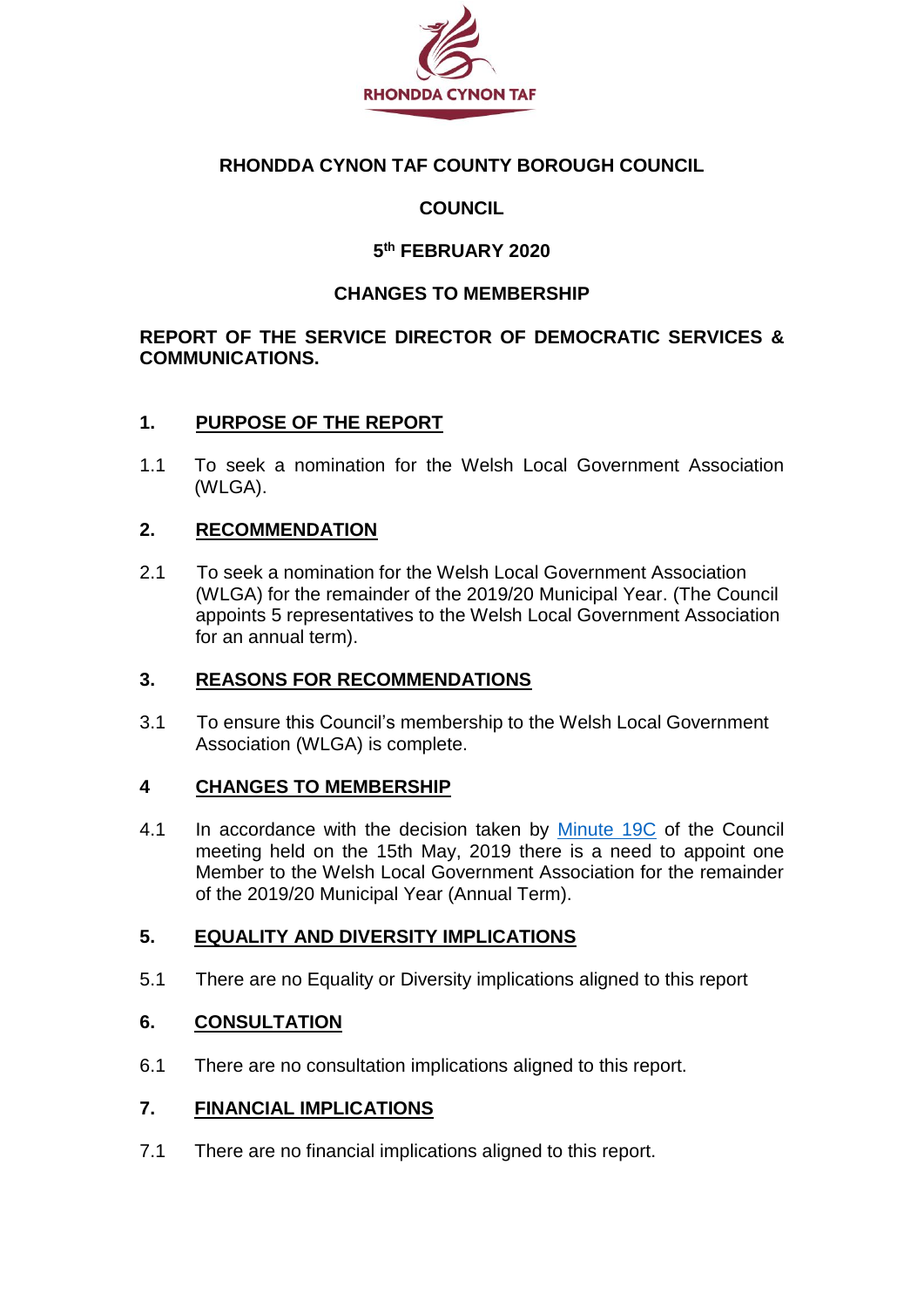## **8. LEGAL IMPLICATIONS**

8.1 As in accordance with the Council's Committee membership requirements – Council Constitution.

## **9. LINKS TO THE COUNCILS CORPORATE PLAN / OTHER CORPORATE PRIORITIES.**

9.1 As appointees to Outside Bodies, Members promote common interest and co-operation for mutual gain and exercise independent judgement in making decisions, in accordance with the duty of care to the body. As representatives of the Council and the Council's Corporate Plan objectives, it is important to ensure the Committees membership is complete and accurate to maintain the effective partnership work.

## **10 CONCLUSION**

10.1 The Welsh Local Government plays an important role in representing the views of local government in Wales. Annual appointments will be considered at the Council's Annual General Meeting.

#### **Other Information:-**

*Relevant Scrutiny Committee – Not applicable*